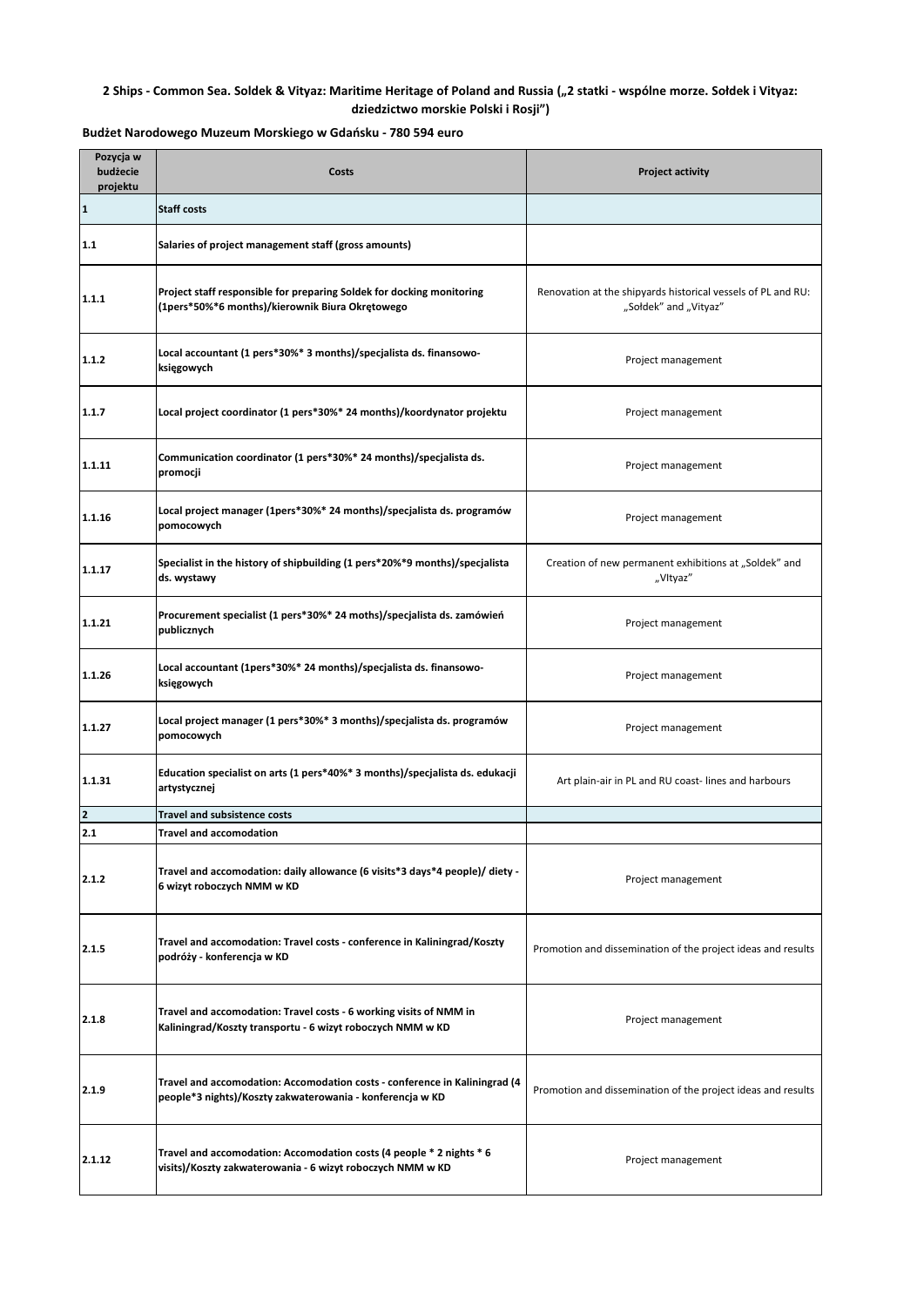| 2.1.13 | <b>Travel and accomodation</b><br>- conference in Kaliningrad: daily allowance (1 visit*4 people*4 days)/Diety -<br>konferencja w KD                      | Promotion and dissemination of the project ideas and results                          |
|--------|-----------------------------------------------------------------------------------------------------------------------------------------------------------|---------------------------------------------------------------------------------------|
| 2.2    | Preparation of strong partnership (LUMP SUM)                                                                                                              |                                                                                       |
| 3      | <b>Equipment and supplies</b>                                                                                                                             |                                                                                       |
| 3.1    | Purchase or rent of vehicles                                                                                                                              |                                                                                       |
| 3.1.2  | Rent of vehicle during working visits - local transport/Wynajem auta podczas<br>wizyt roboczych partnerów w PL                                            | Project management                                                                    |
| 3.4    | Creation of new permanent exhibition on "Soldek"                                                                                                          |                                                                                       |
| 3.4.1  | Interactive station for people with disabilities/Stanowisko dla osób z<br>niepełnosprawnościami                                                           | Creation of new permanent exhibitions at<br>"Soldek" and<br>"Vltyaz"                  |
| 3.4.2  | Educational materials necessary to implementation of educational<br>programme/Materiały edukacyjne do nowej wystawy                                       | <b>Education activities</b>                                                           |
| 3.7    | <b>Equipment for the art plain-air</b>                                                                                                                    |                                                                                       |
| 3.7.1  | Photographic equipment for art plain-air/Zakup sprzętu fotograficznego n<br>plenery artystyczne                                                           | Art plain-air in PL and RU coast-lines and harbours                                   |
| 4      | <b>Services</b>                                                                                                                                           |                                                                                       |
| 4.1    | Salaries of technician staff (gross amounts)                                                                                                              |                                                                                       |
| 4.1.1  | Supervision of Polish Register of Shipping/Nadzór Polskiego Rejestru Statków<br>(PRS)                                                                     | Renovation at the shipyards historical vessels of PL and RU:<br>"Sołdek" and "Vityaz" |
| 4.3    | Studies, research                                                                                                                                         |                                                                                       |
| 4.3.2  | Executive project of the permanent exhibition/Projekt wykonawczy wystawy<br>stałej                                                                        | Creation of new permanent exhibitions at<br>"Soldek" and "Vltyaz"                     |
| 4.3.3  | Creation of educational programme/Stworzenie programu edukacyjnego                                                                                        | <b>Education activities</b>                                                           |
| 4.4    | <b>External audit costs</b>                                                                                                                               |                                                                                       |
| 4.4.1  | External audit costs/Koszty audytu                                                                                                                        | Project management                                                                    |
| 4.6    | <b>Translation, interpreters</b>                                                                                                                          |                                                                                       |
| 4.6.2  | Translation, interpreters (translation of project materials)/Tłumaczenia<br>materiałów projektowych                                                       | Project management                                                                    |
| 4.8    | Costs of conferences/seminars                                                                                                                             |                                                                                       |
| 4.8.1  | Temporary exhibition after art plain-air - prints of works/Wystawa czasowa<br>poplenerowa - wydruki prac                                                  | Temporary exhibition after art plain-air                                              |
| 4.8.4  | Temporary exhibition after art plain-air - opening in PL/Wystawa czasowa<br>poplenerowa - otwarcie wystawy w PL                                           | Temporary exhibition after art plain-air                                              |
| 4.8.8  | Temporary exhibition after art plain-air - transport from RU to PL and<br>back/Wystawa czasowa poplenerowa - transport wystawy z RU do PL i z<br>powrotem | Temporary exhibition after art plain-air                                              |
| 4.9    | <b>Visibility actions</b>                                                                                                                                 |                                                                                       |
| 4.9.2  | Promotion campaign/Kampania reklamowa                                                                                                                     | Promotion and dissemination of the project ideas and results                          |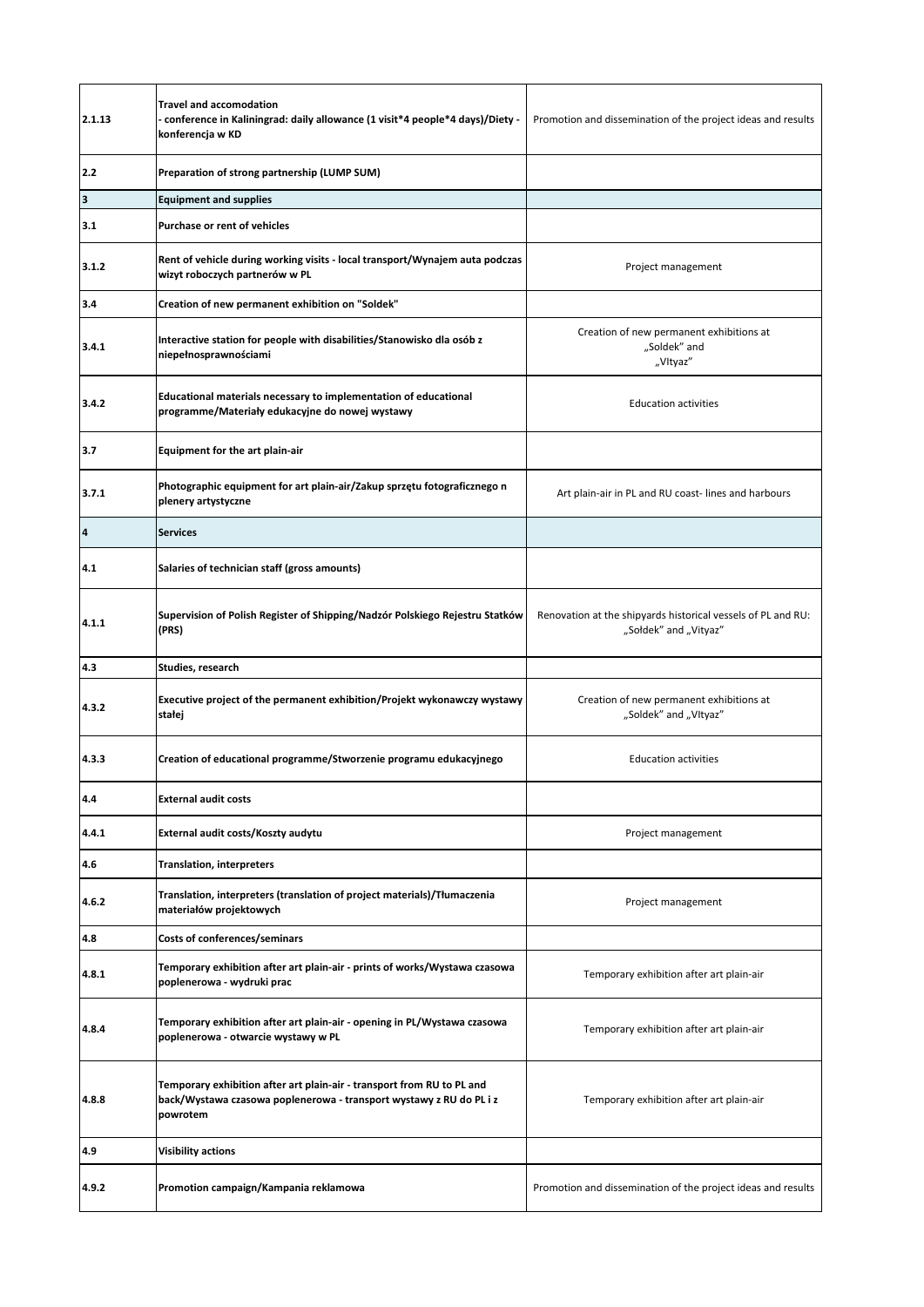| 4.9.4            | The ceremony of completion of the project along with the opening of new<br>exhibition/Uroczystość zakończenia projektu wraz z wernisażem     | Promotion and dissemination of the project ideas and results                             |
|------------------|----------------------------------------------------------------------------------------------------------------------------------------------|------------------------------------------------------------------------------------------|
| 4.9.6            | Project opening conference/Konferencja prasowa na rozpoczęcie projektu                                                                       | Promotion and dissemination of the project ideas and results                             |
| 4.9.8            | Participation in the International Tourism Fair/Udział w Międzynarodowych<br>Targach Turystycznych                                           | Promotion and dissemination of the project ideas and results                             |
| 4.9.10           | Production of printing materials and advertising gifts/Produkcja materiałów<br>poligraficznych i upominków reklamowych                       | Promotion and dissemination of the project ideas and results                             |
| 4.9.13           | Event for museum visitors/Event dla zwiedzających                                                                                            | Promotion and dissemination of the project ideas and results                             |
| 4.9.15           | Production of a promotional film/Produkcja filmu promocyjnego                                                                                | Promotion and dissemination of the project ideas and results                             |
| 4.9.18           | Organization of a press conference at the end of the project/Organizacja<br>konferencji prasowej na zakończenie projektu                     | Promotion and dissemination of the project ideas and results                             |
| 4.11             | Art plain-air costs (NMM-B1)                                                                                                                 |                                                                                          |
| 4.11.1           | Art plain-air in PL - meals for 20 participants (6 days)/ Plener artystyczny w<br>PL - posiłki dla 20 uczestników (6 dni)                    | Art plain-air in PL and RU coast-lines and harbours                                      |
| 4.11.2           | Art plain-air in RU - cost of 10 participants' travel (Gda-Kal-Gda)/Plener<br>artystyczny w RU - koszty podróży 10 uczestników (Gda-Kal-Gda) | Art plain-air in PL and RU coast-lines and harbours                                      |
| 4.11.3           | Art plain-air in PL - translation/Plener artystyczny w PL - tłumaczenia                                                                      | Art plain-air in PL and RU coast-lines and harbours                                      |
| 4.11.4           | Art plain-air in RU - visas for 10 participants from PL/Plener artystyczny w RU<br>wizy dla 10 uczestników z PL                              | Art plain-air in PL and RU coast-lines and harbours                                      |
| 4.11.5           | Art plain-air in PL - local transport/Plener artystyczny w PL - transport na<br>miejscu                                                      | Art plain-air in PL and RU coast-lines and harbours                                      |
| 4.11.6           | Art plain-air in PL - accomodation of 20<br>participants (6 days)/Plener artystyczny w PL - zakwaterowanie dla 20<br>uczestników (6 dni)     | Art plain-air in PL and RU coast-lines and harbours                                      |
| 4.13             | Law service                                                                                                                                  |                                                                                          |
| 4.13.1           | Legal support of the project/Obsługa prawna projektu                                                                                         | Project management                                                                       |
| 4.14             | Creation of new permanent exhibition on "Soldek"                                                                                             |                                                                                          |
| 4.14.1           | Creation of new permanent exhibition on "Soldek"/Wykonanie nowej<br>wystawy stałej na "Sołdku"                                               | Creation of new permanent exhibitions at<br>"Soldek" and<br>"Vltyaz"                     |
| $\boldsymbol{6}$ | Infrastructure component                                                                                                                     |                                                                                          |
| 6.1              | Soldek renovation at the shipyard                                                                                                            |                                                                                          |
| 6.1.1            | Hull works/Prace kadłubowe                                                                                                                   | Renovation at the shipyards historical vessels of PL and RU:<br>"Sołdek" and<br>"Vityaz" |
| 6.1.2            | Maintenance and painting works/Prace konserwacyjno-malarskie                                                                                 | Renovation at the shipyards historical vessels of PL and RU:<br>"Sołdek" and<br>"Vityaz" |